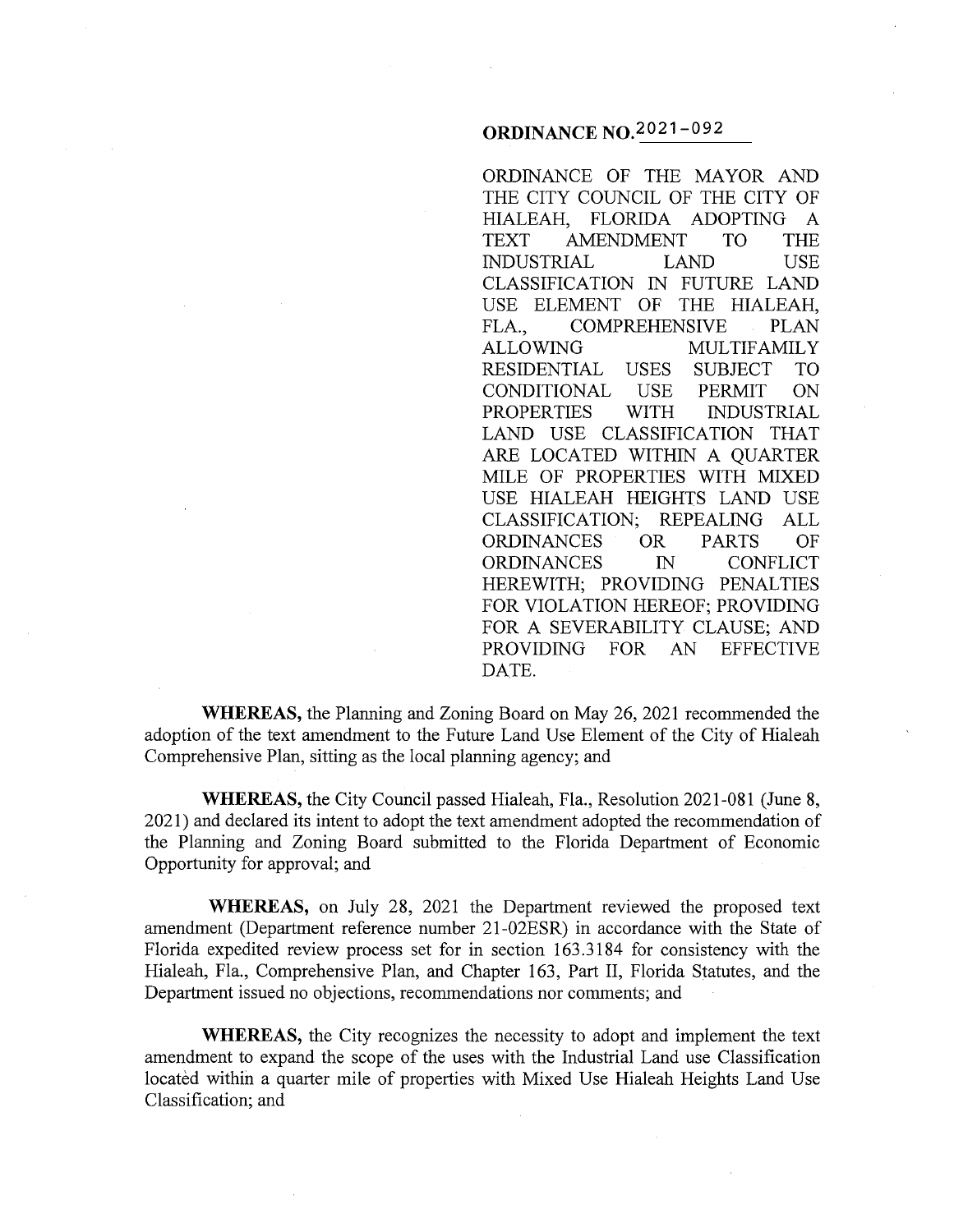## NOW, THEREFORE, BE IT ORDAINED BY THE MAYOR AND THE CITY COUNCIL OF THE CITY OF HIALEAH, FLORIDA, THAT:

**Section 1:** The foregoing facts and recitations contained in the preamble to this ordinance are hereby adopted and incorporated by reference as if fully set forth herein.

**Section 2:** The Mayor and the City Council of the City of Hialeah, Florida hereby approve and adopt the text amendment to expand the scope of the uses with the Industrial Land use Classification located within a quarter mile of properties with Mixed Use Hialeah Heights Land Sue Classification. This text amendment (Exhibit "A"), which is made a part hereof for all purposes, shall be on file in the Office of the City Clerk.

#### **<u>Section 3:</u>** Repeal of Ordinances in Conflict.

. All ordinances or parts of ordinances in conflict herewith are hereby repealed to the extent of such conflict.

#### **Section 4: Penalties.**

Every person violating any provision of the Code or any ordinance, rule or regulation adopted or issued in pursuance thereof shall be punished by a civil penalty not to exceed \$500.00 within the discretion of the court or administrative tribunal having jurisdiction. Each act of violation and each day upon which any such violation shall occur shall constitute a separate offense: In addition to the penalty described above, the City may pursue other remedies such as abatement of nuisance, injunctive relief, administrative adjudication and revocation of licenses or permits.

#### **Section 5: Severability Clause.**

If any phrase, clause, sentence, paragraph or section of this ordinance shall be declared invalid or unconstitutional by the judgment or decree of a court of competent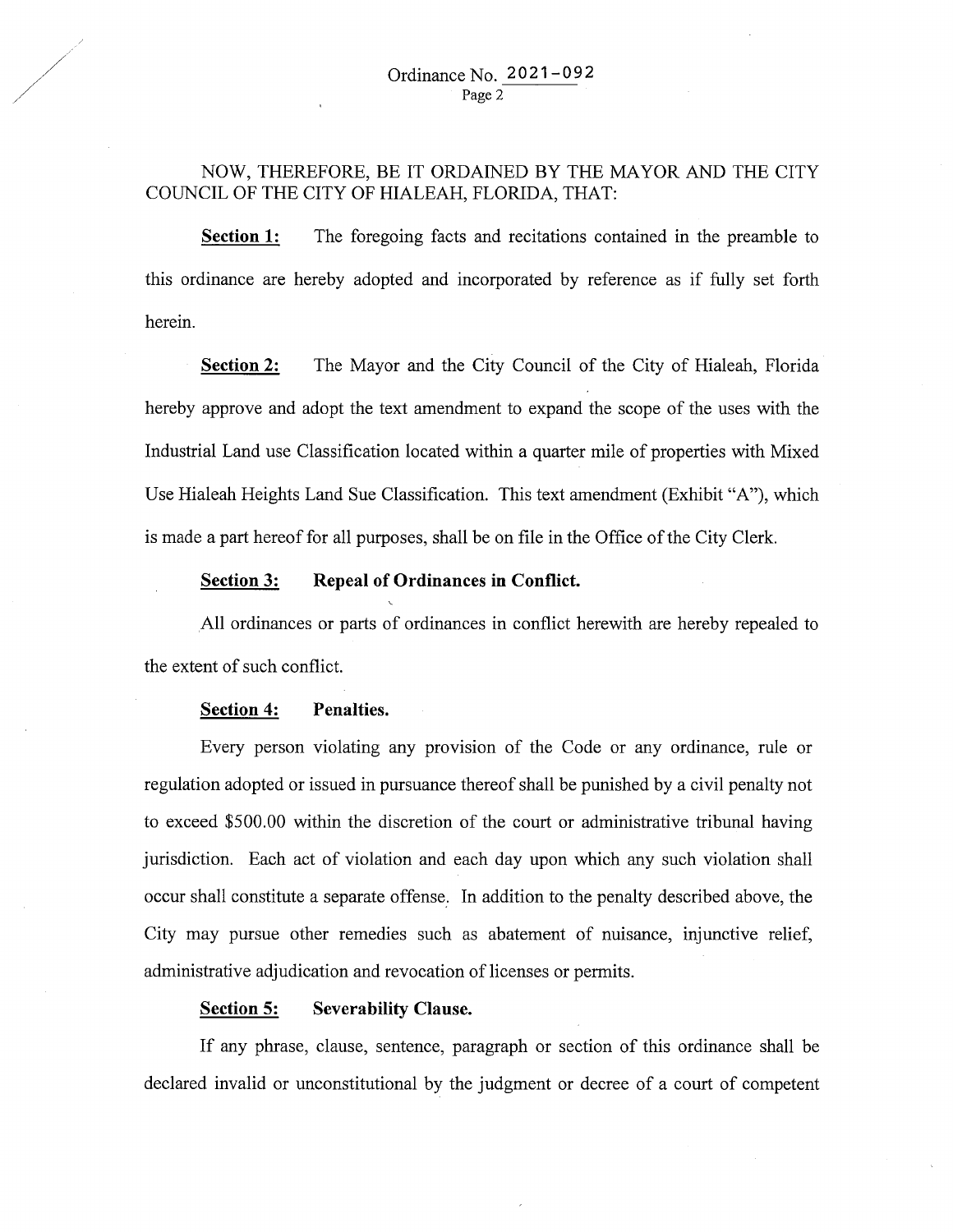jurisdiction, such invalidity or unconstitutionality shall not affect any of the remaining phrases, clauses, sentences, paragraphs or sections of this ordinance.

#### **Section 6: Effective Date.**

Pursuant to Florida Statutes §163.3184(3)(c)4 the effective date of this plan amendment shall be thirty-one (31) days after the state land planning agency notifies the City that the plan amendment package is complete or if timely challenged, the date a final order is issued by the land planning agency or Administration Commission finding the amendment in compliance in accordance with section 163 .3184, Florida Statutes, whichever occurs earlier.

| PASSED and ADOPTED this 14 day of | September      | 2021. |
|-----------------------------------|----------------|-------|
|                                   |                |       |
|                                   |                |       |
|                                   | Jesus Tundidor |       |

Council President

Attest:

Marbelys Fatio, C

vəntəved as

Lorena E.

Clàrk

Bravo, City Attorney

orm and legal sufficiency:

Approved on this 2 day of Se. pH cm  $\geq$ er, 2021.

Mayor Carlos Hernandez

Ordinance was adopted by 6-0-1 vote with Councilmembers, De la Rosa, Cue-Fuente, Garcia-Roves, Hernandez, Peres, and Zogby voting "Yes" and Council President Tundidor absent.

feview text amendment adoption text amendment to expand the scope of the uses with the Industrial Land use S:\DJ\ORDINANCES\After DEO. Seview text amendment adoption text amendment to expand the scope of the Classification.doc<br>Classification located with a dquarter mile of properties with Mixed Use Hialeah Heights Land Sue Clas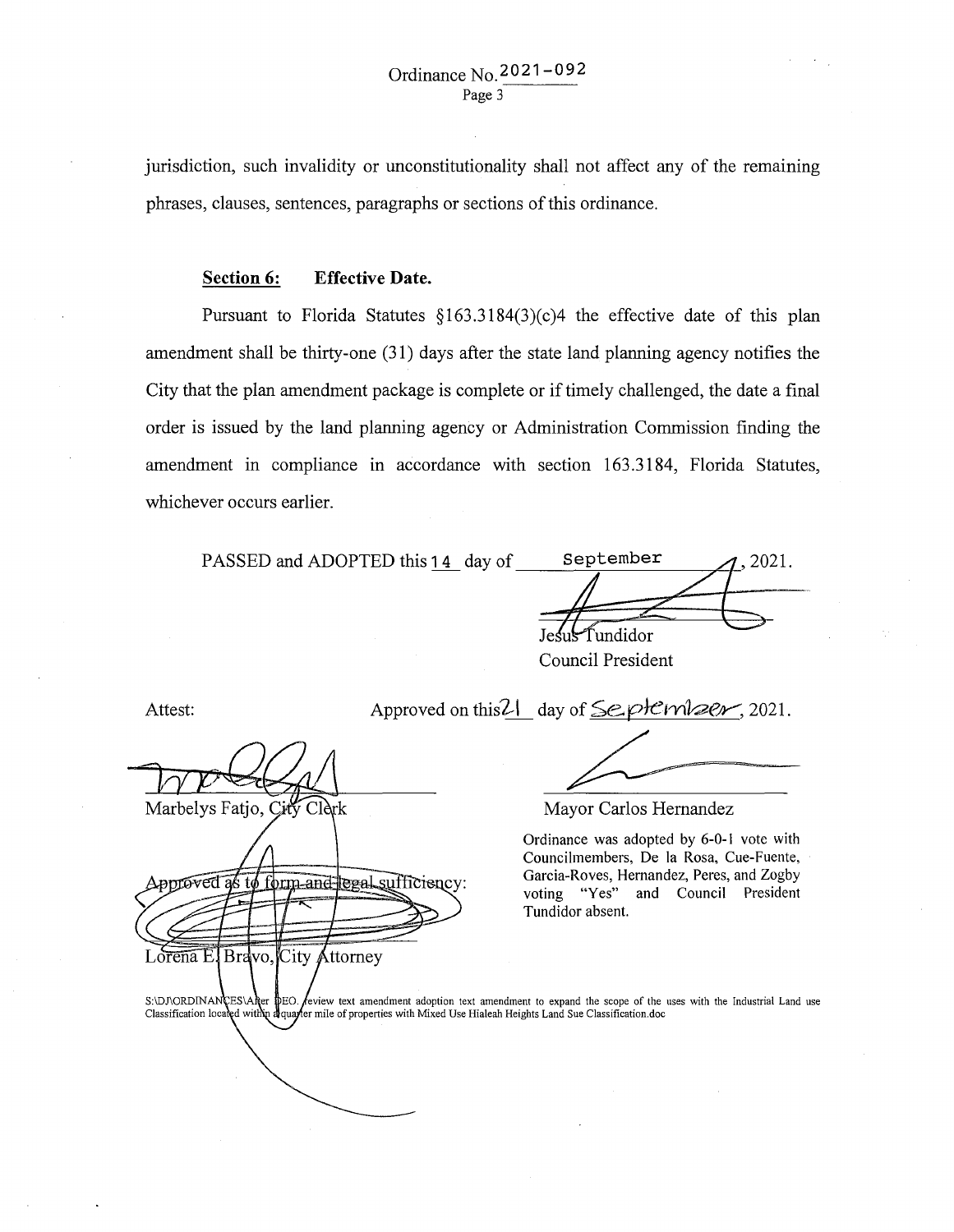#### EXHIBIT "A"

#### APPLICATION N°1

### CITY OF HIALEAH COMPREHENSIVE PLAN FUTURE LAND USE ELEMENTTEXT AMENDMENT

The following lists the Policies which shall be included in the City's adopted Comprehensive Plan.

The following revisions to this Element are recommended. Recommended additions are denoted by underline: deletions by strikethrough.

1. Amend Policy 1.1.1, *Land Use Categories,* of the Future Land Use Element as follows:

Policy 1.1.1: Land Use Categories: The City shall maintain regulations for land use categories and a Future Land Use Map to ensure the coordination of future land uses with existing ·and adjacent land uses. The adopted Future Land Use Map shall contain and identify appropriate locations for the following land use categories, as defined in the date and analysis of this element.

LAND USE CATEGORIES INTERIORS STANDARDS

| LAND USE CATEGONIES | INTENSITY STANDAKDS                                                       |  |
|---------------------|---------------------------------------------------------------------------|--|
|                     | ***                                                                       |  |
| Industrial          | Light Industrial may be adjacent to urban scale development and uses      |  |
|                     | only if it is conveniently buffered and compatible with adjacent          |  |
|                     | heighborhood. No minimum floor area. Maximum F.A.R. of 1.5.               |  |
|                     | Heavy Industrial shall be located on Industrial parks. Ten (10) acres,    |  |
|                     | is the minimum area required for the industrial park designation, and     |  |
|                     | the minimum building site for industrial park buildings is 30,000 sf.     |  |
|                     | There is a maximum F.A.R. of 1.5 and maximum F.A.R. average of            |  |
|                     | 0.45 for the area bounded by NW 154th St. to the south, NW 97th Ave       |  |
|                     | to the east, and the HEFT to the northwest. 15,000 sf, minimum            |  |
|                     | building site for industrial park buildings. Maximum lot coverage         |  |
|                     | 50% Property owners in the Neighborhood Business District may             |  |
|                     | request approval of up to 70 units per acre with incentives in a vertical |  |
|                     | mixed-use environment, and the request may be approved by the City        |  |